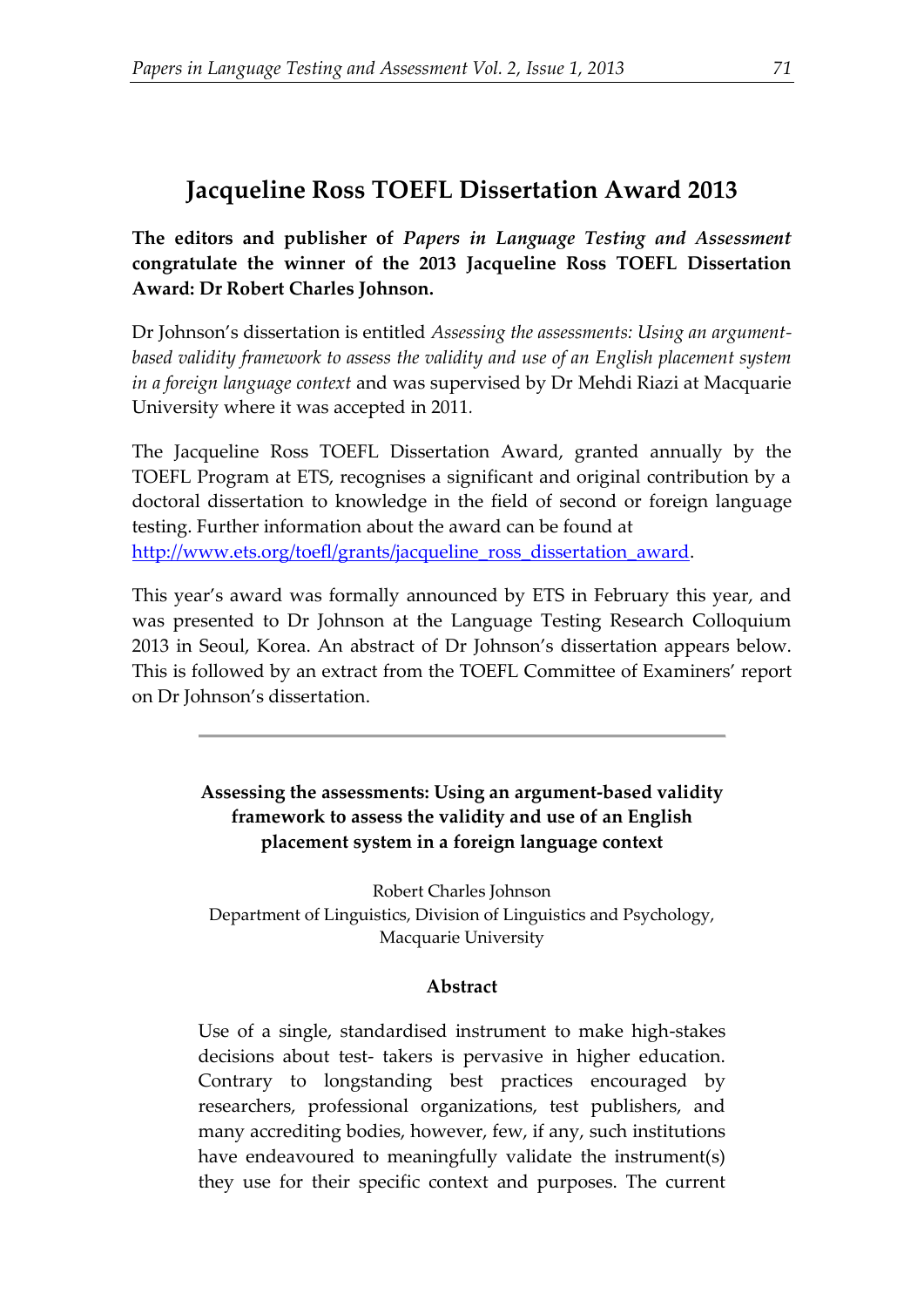study attempted to address this void by developing and applying an argument-based validation framework for two widely adopted placement assessment methods – a standardised placement test (Accuplacer), and a locally developed and marked writing sample – utilised by a 2-year higher education institution in the Pacific.

A hybrid of two validation structures – Kane's interpretive model and Bachman's assessment use argument – was implemented in order to assure a balanced focus on both test score interpretation and test utilization. Various types and sources of evidence informed the study, including instrument outcomes, student course results, institutional practices and policies, test publisher data, and the opinions of stakeholders gathered via focus group interview and questionnaires.

Results are argued to provide insights regarding a number of current issues in the literature, including: i) debates regarding the relative strengths and weaknesses of standardised tests and locally developed and marked writing samples for informing placement decisions; ii) the value of locally conducted validation efforts to evaluate the performance and impact of an institution's chosen assessment instruments, and identifying opportunities for improvement; and iii) the need for further argument-based validation studies, particularly those which attend to both test score interpretation and the long- neglected area of test utilization, to be carried out wherever assessments are used to make decisions which impact stakeholders.

The following extract from the TOEFL Committee of Examiners' report comments on the scholarly and professional significance of Dr Johnson's dissertation. It is reproduced here with kind permission from the TOEFL Program at ETS.

Robert Johnson's dissertation is an ambitious undertaking that provides an interesting, detailed example of an application of an argument-based approach to validation of the placement procedures in use in the College of the Marshall Islands (CMI),